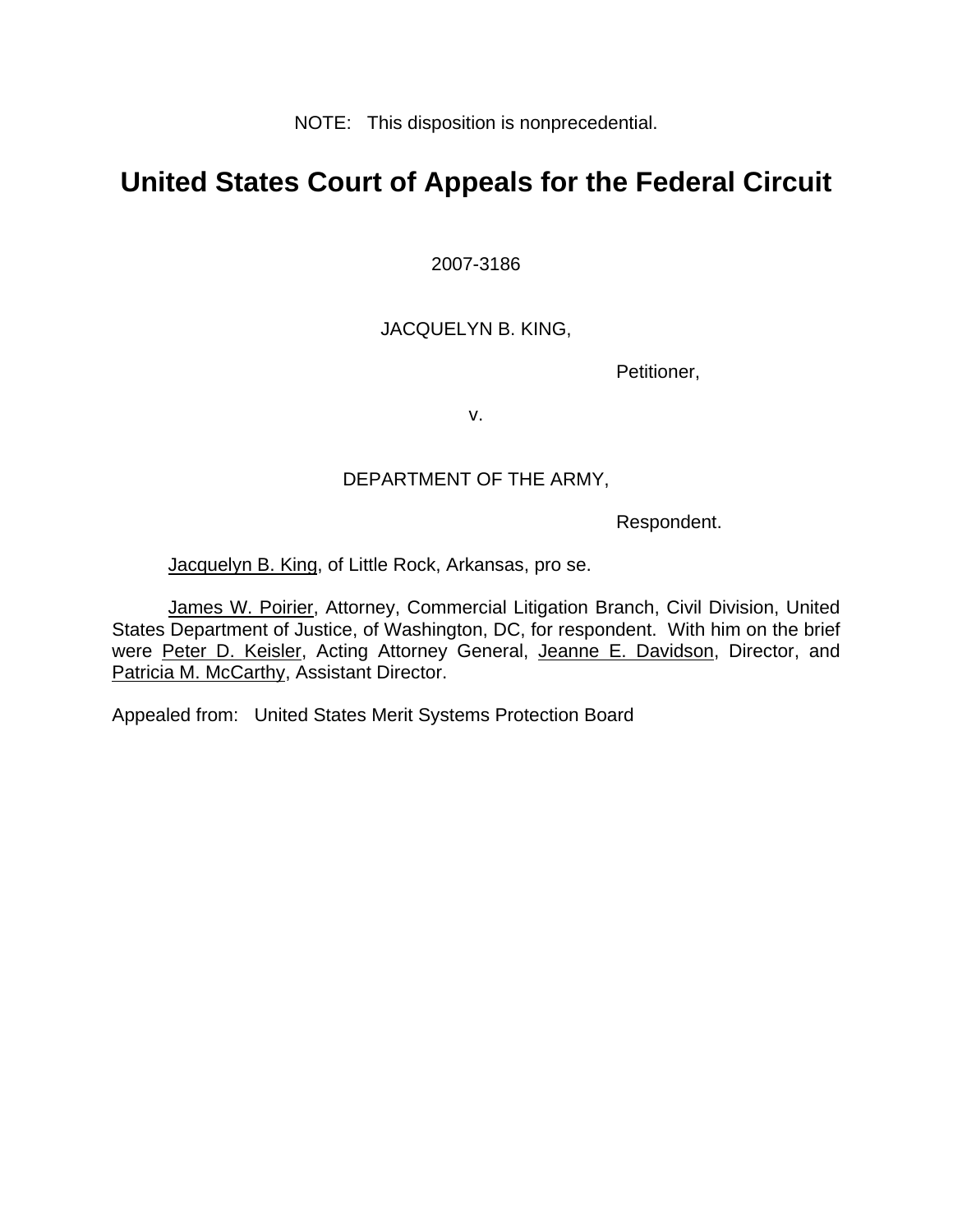NOTE: This disposition is nonprecedential.

# **United States Court of Appeals for the Federal Circuit**

2007-3186

JACQUELYN B. KING,

Petitioner,

v.

DEPARTMENT OF THE ARMY,

Respondent.

DECIDED: October 30, 2007

Before NEWMAN and DYK, Circuit Judges, and YEAKEL,\* District Judge.

 $\frac{1}{2}$  , and the set of the set of the set of the set of the set of the set of the set of the set of the set of the set of the set of the set of the set of the set of the set of the set of the set of the set of the set

\_\_\_\_\_\_\_\_\_\_\_\_\_\_\_\_\_\_\_\_\_\_\_\_\_\_

NEWMAN, Circuit Judge.

\_\_\_\_\_\_\_\_\_\_\_\_\_\_

Petitioner Jacquelyn B. King, pro se, appeals a decision of the Merit Systems Protection Board affirming her removal from federal service. King v. Dep't of the Army, No. DA0752060514-I-1 (MSPB Oct. 27, 2006). Because we discern neither legal nor

<sup>\*</sup> Hon. Lee Yeakel, District Judge, United States District Court for the Western District of Texas, sitting by designation.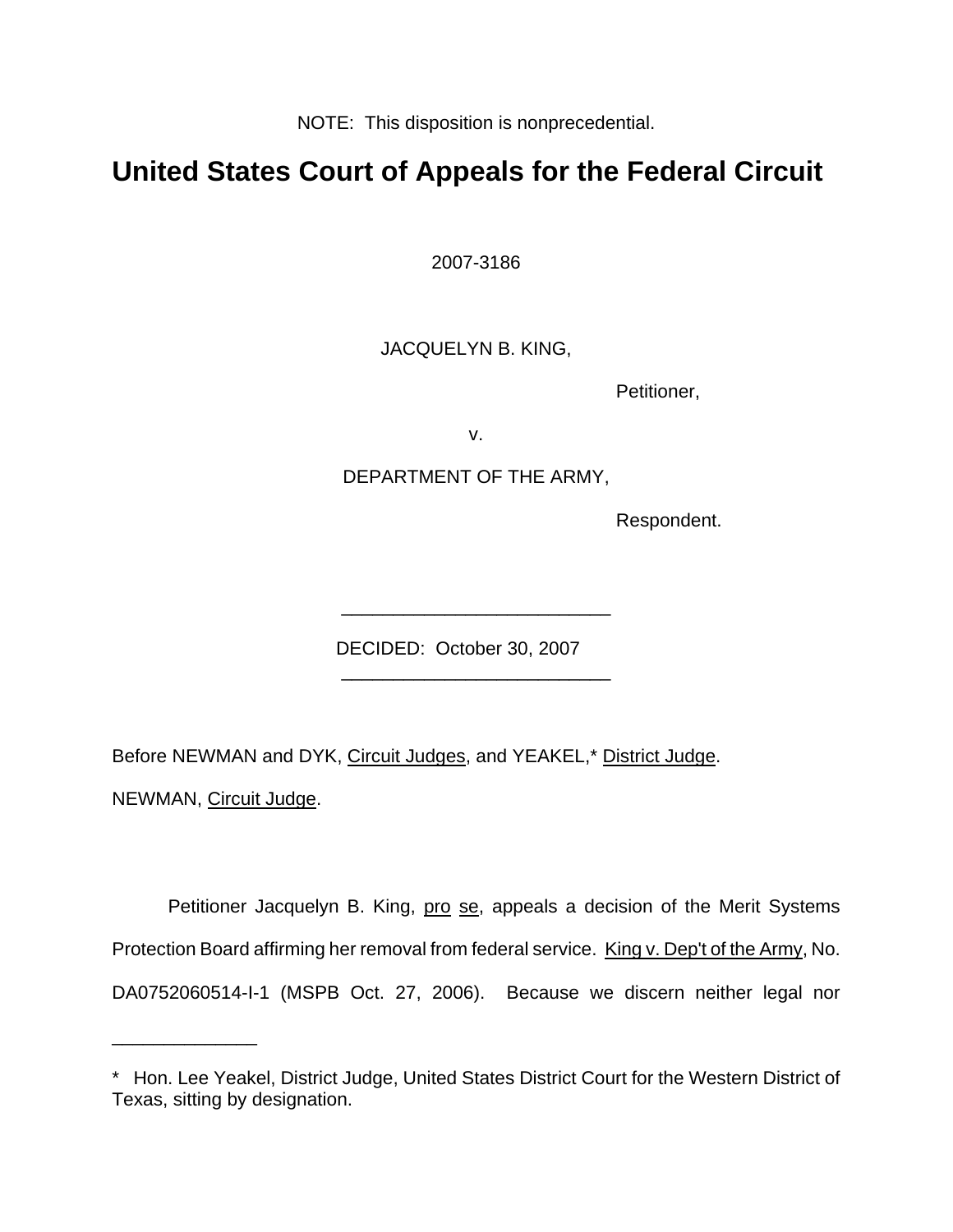procedural error, nor an abuse of discretion, and substantial evidence in the record supports the Board's decision, we affirm.

#### **BACKGROUND**

Ms. King was employed by the Department of the Army (the agency) as an Equal Employment Opportunity (EEO) Manager. In the course of her employment she was erroneously issued a \$4,158.00 travel check. Upon discovery of the error, her superiors explained that she was not entitled to these funds and cautioned her not to cash the check. Ms. King cashed the check, then stated that she never received the check, and also that her estranged husband cashed the check. Ms. King eventually admitted her misconduct. However, the agency removed her from service, on grounds of disgraceful conduct of a federal employee, and making false statements and lying to her supervisor.

Ms. King appealed to the Board. The administrative judge concluded that the agency had proved its charges by a preponderance of the evidence.  $5 \text{ U.S.C.}$   $\S7701(c)(1)$ ; 5 C.F.R. §1201.56, and that the removal action promoted the efficiency of the service, and was the appropriate penalty. The full Board denied review, and this appeal followed.

#### **DISCUSSION**

A decision of the Board must be affirmed unless it is (1) arbitrary, capricious, an abuse of discretion, or otherwise not in accordance with law; (2) obtained without procedures required by law, rule, or regulation having been followed; or (3) unsupported by substantial evidence. 5 U.S.C. §7703(c)(2000); Cheeseman v. Office of Pers. Mgmt., 791 F.2d 138, 140 (Fed. Cir. 1986).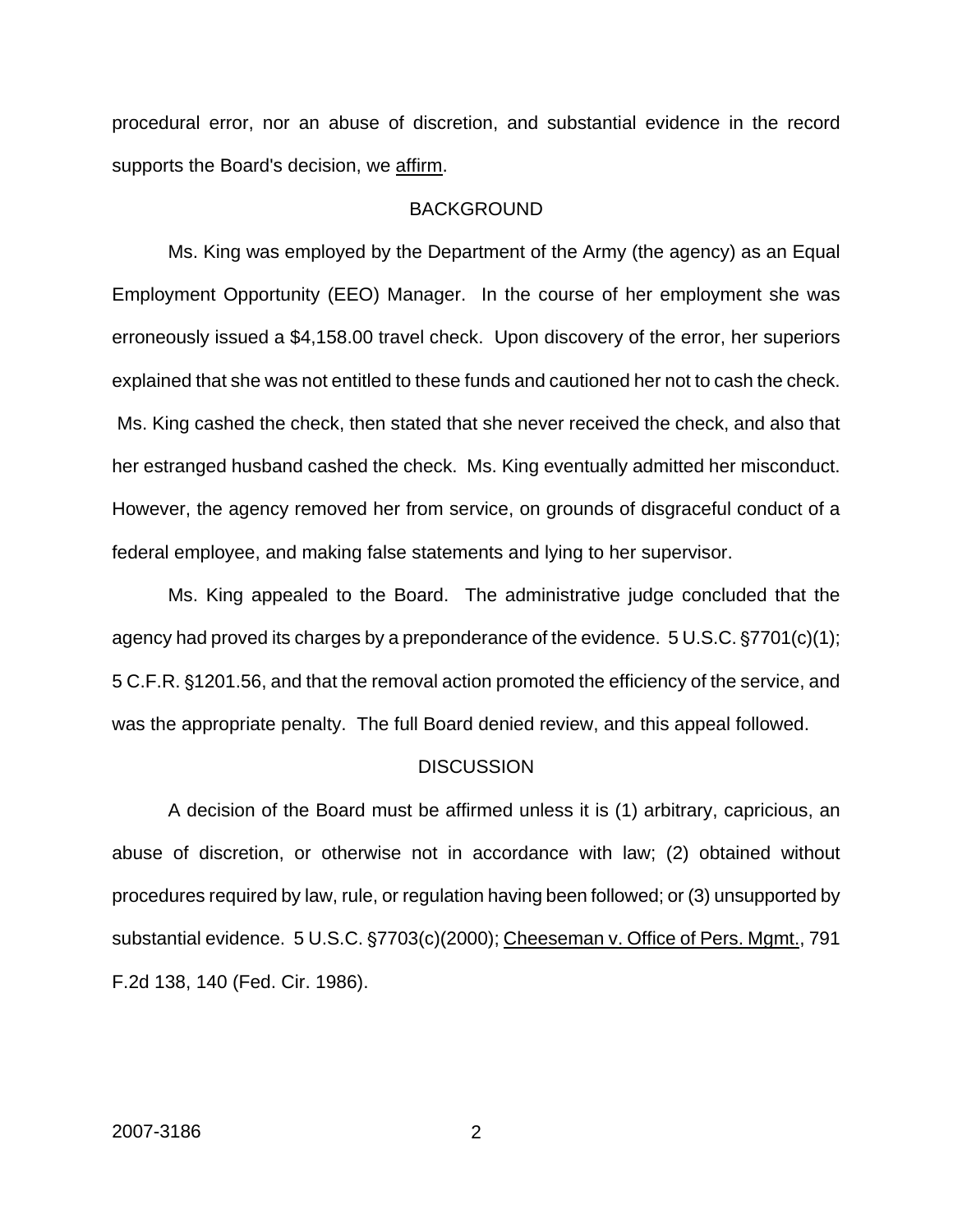### *The Charge of False Statements*

Ms. King states that the Board erred in charging her with both the offenses of engaging in misconduct by cashing the travel check, and making false statements to her superiors. She cites Walsh v. Dep't of Veterans Affairs, 62 M.S.P.R. 586, 595 (1994)(an agency may not separately charge an employee with misconduct and with making false statements regarding the misconduct). However, the Supreme Court has reversed the principle stated in Walsh. In LaChance v. Erickson, 522 U.S. 262, 268 (1998) the court held that neither the Due Process Clause of the Constitution nor the Civil Service Reform Act of 1978, 5 U.S.C. §1101 *et seq.*, precludes "a government agency [from taking] adverse action against an employee because the employee made false statements in response to an underlying charge of misconduct." That she was charged with separate offenses does not constitute reversible error.

### *The Appropriateness of the Removal Penalty*

Ms. King admitted that she committed the offenses, and argues that the penalty of removal was disproportionately extreme, and basically unfair. She points to Army Regulations A.R. 600-700, ch. 751, Appendix A - Table of Penalties for Various Offenses, **[54-61]** listing various offenses and suggested penalties for first and subsequent offenses. For example, the Regulations include the following:

Nature of Offense. a. False statements, misrepresentations, or fraud in entitlements, includes falsifying information on a time card, leave form, travel voucher, or other document pertaining to entitlements.